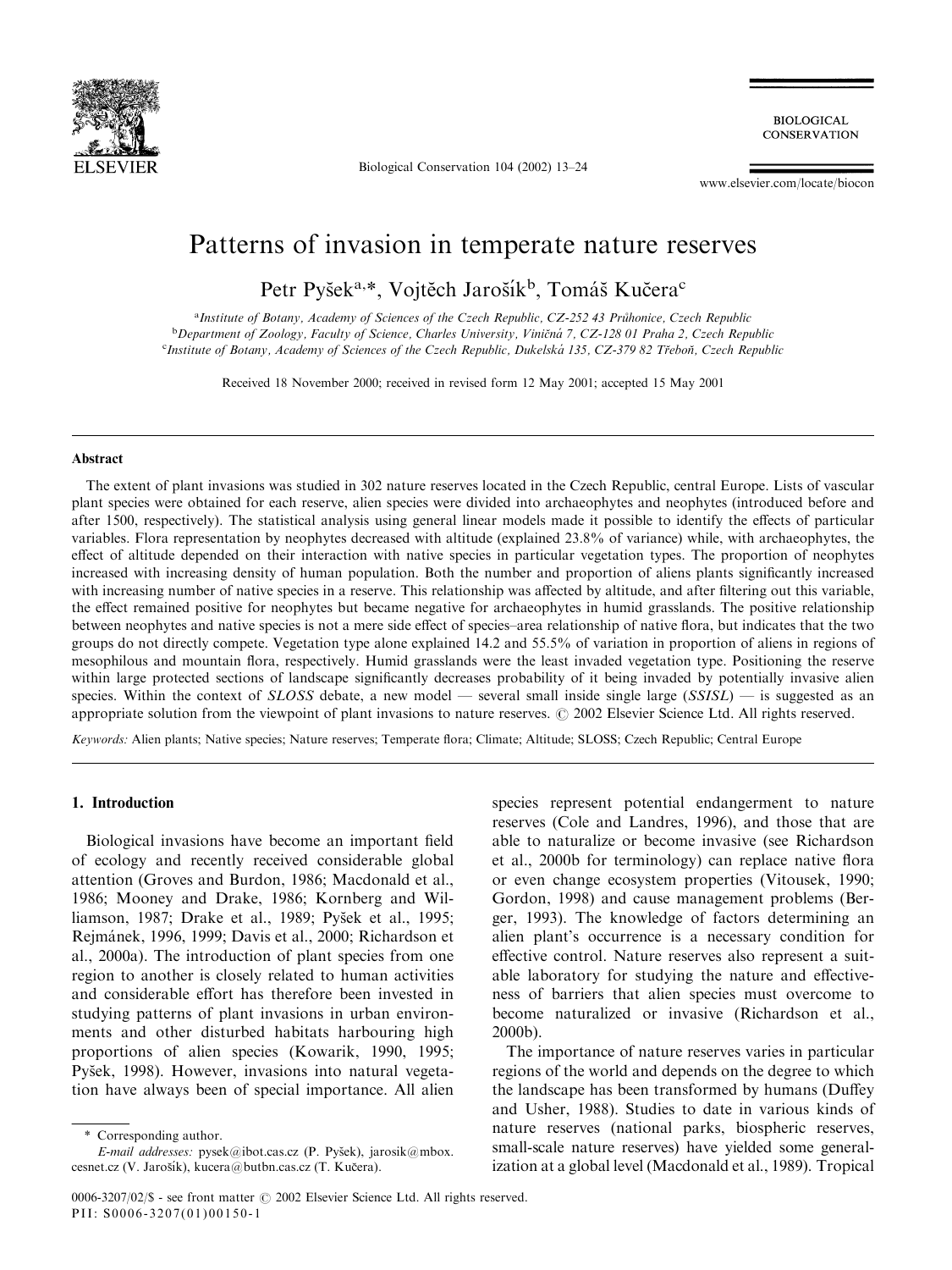and arid subtropical reserves seem to be less invaded because of less extreme conditions (Holdgate, 1986). Reserves situated on islands are more vulnerable than those located on mainlands (Brockie et al., 1988; Holt, 1992). The degree to which a nature reserve is invaded, is closely related to the number of human visitors (Usher, 1988; Lonsdale, 1999). Alien species occur in all nature reserves, including those in the tropics (Usher, 1988, 1991) and predictions are made that the importance of alien species in nature reserves will increase in the future unless effective control measures are adopted (Macdonald et al., 1989). More recently, it was shown that nature reserves over the world are invaded about half as often as sites outside reserves (Lonsdale, 1999).

As far as temperate climatic regions are concerned, the situation is less disturbing in the Northern (Loope, 1992) than in the Southern Hemisphere (Usher et al., 1988). However, no comprehensive study has hitherto been devoted to a detailed pattern of plant invasions into temperate nature reserves. The territory of the Czech Republic represents a suitable model for studies of plant diversity at a wider landscape scale and makes it possible to analyse the regional pattern of plant invasions into a representative set of natural temperate plant communities (Pyšek et al., 2001). The region has variable orography, climate, geology and a number of different habitats can be found even in small areas. Environmental conditions favour the development of rich flora, typical of central Europe. The prevailing climate supports forest expansion (Hejný and Slavík, 1988). A long-term tradition of nature protection resulting in a dense network of nature reserves ensures that major vegetation types are represented in the system of nature reserves within a relatively large-scale and diverse region (Maršálková-Němejcová and Mihálik, 1977).

The present paper is directed first to answering the questions associated with theoretical principles of plant invasions, i.e. (1) what are the main abiotic factors determining the extent of invasion by alien plant species into remnants of central European natural vegetation? (2) What is the effect of native species on the extent of invasions, and is there any direct relationship between native and alien species? We then use the data to test practical questions which are relevant for nature conservation authorities: (3) How do factors such as size and location of reserves influence the extent to which it will be exposed to invasion by alien species?

### 2. Methods

## 2.1. Data sources

The present study uses data from nature reserves protected under the nature conservation system of the Czech Republic. The area studied covers 78 854 km<sup>2</sup>

within the latitudinal range of  $48^{\circ}30' - 51^{\circ}05'$  and longitudinal range of  $12^{\circ}05' - 18^{\circ}50'$ . In 1996, there were 1757 small-sized protected nature reserves in the Czech Republic, covering an area of  $82.3 \text{ km}^2$ , i.e.  $1.05\%$  of the territory of the country (Kos and Maršálková, 1997). Of these, 302 had suitable data for the present study, and represent 17.2% of the total number of reserves. Most of the important, larger reserves covering major habitats were included giving a total sampled area of 36.5  $km^2$  (accounting for 0.46% of the country territory, and 44.2% of the total area of nature reserves).

Species lists were obtained for each of the 302 nature reserves used in the study, from published records from particular reserves as well as unpublished floristic inventories deposited at the Agency for Landscape Protection of the Czech Republic, Prague. These inventories are carried out regularly by professional botanists who are asked to collect data with standardized methods. Vascular plant species were classified into native and alien, the latter group further divided in (1) archaeophytes, i.e. introduced to the country before A.D. 1500, and (2) neophytes, introduced after that date. This classification system corresponds to one widely used in central-European phytogeographical studies (e.g. Holub and Jirásek, 1967; Schroeder, 1969 for details, and Pyšek, 1995 for comparison with other systems). The only difference is that we did not attempt to distinguish between taxa introduced by humans from those having arrived accidentally because this information is not generally available, and included both of these groups under ''neophytes''.

Numbers of plant species in each of the three groups (native, archaeophytes, neophytes) as well as the total species number were recorded for each reserve. The number of all aliens (further termed just ''aliens'') was obtained by summing the numbers of archaeophytes and neophytes.

For each nature reserve, the following characteristics were obtained:

- 1. Reserve area.
- 2. Mean altitude, expressed as the middle value between minimum and maximum altitude recorded at the reserve territory.
- 3. Number of native species was used to investigate the effect of native flora on the extent of invasion; as shown by Lonsdale (1999), this characteristic also serves as a suitable surrogate for habitat diversity.
- 4. Position of the reserve within the system of protected areas, i.e. whether or not it was located within large-scale protected areas such as national park and protected landscape areas.
- 5. Density of human population (number of inhabitants per km<sup>2</sup> ) in the respective administrative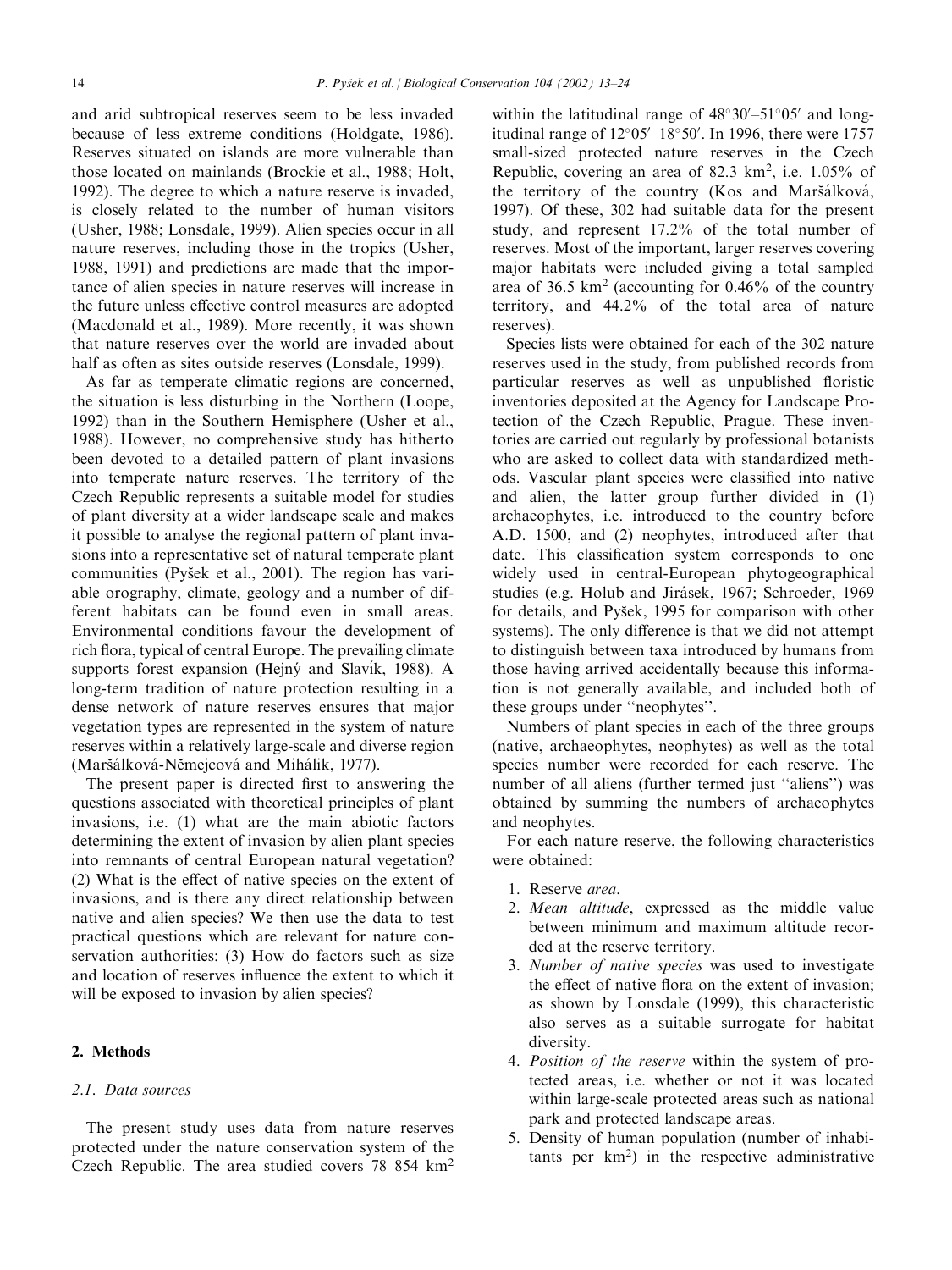district was taken as a measure of severity of human impact; the country consists of 77 districts of average size  $1024.9 \pm 394.1$  km<sup>2</sup> (mean  $\pm$  S.D.).

- 6. Prevailing vegetation type covering most of the reserve area. The following categories were recognized: pine forest; beech forest; acidophilous oak forest; hornbeam forest; spruce forests; scree and ravine forests; humid grasslands, i.e. meadows, pastures and saline habitats; wetlands, including pond shores and alder forests; mires, peat bogs and fens; dry grasslands, i.e. steppe vegetation including scrub in dry habitats.
- 7. Phytogeographical region in which a reserve is located. Three basic regions were recognized: Thermophyticum, i.e. a region of thermophilous flora and vegetation; Mesophyticum with mesophilous flora and vegetation; Oreophyticum with mountain flora and vegetation—Hejný and Slavík, 1988.
- 8. Climatic district: warm, moderately warm, and cold (Quitt, 1975).
- 9. January isotherm (mean annual temperature in January).

Other climatic explanatory variables, i.e. annual total precipitation, mean annual temperature and June isotherm (mean annual temperature in June), appeared always non-significant in the process of model simplifications. The climatic parameters were obtained from GIS layers built by digitalizing the relevant maps (Vesecký et al., 1958, 50-year averages).

#### 2.2. Statistical analysis

The data were evaluated by analysis of covariance (ANCOVA) with logit proportion of aliens in individual reserves as the response variable. Among the explanatory variables, prevailing vegetation type, phytogeographical region, climatic district, and position of the reserve were treated as factors, whilst number of native species occurring in the reserve (range 11–547), reserve area (0.17–4280 ha), density of human population (60– 500 inhabitants per  $km^2$ ), mean altitude (150-1362 m a.s.l), annual sum of precipitation (475–1700 mm), mean annual temperature (1.0–9.5  $\degree$ C), January isotherm  $(-7.5 \text{ to } -1.0 \text{ °C})$ , and June isotherm  $(8.0-$ 18.0  $\degree$ C) were treated as covariates. Calculations were made using general linear modelling (McCullagh and Nelder, 1989) in the statistical package GLIM<sup>®</sup> v. 4 (Francis et al., 1994). The response variable, i.e. the logit of alien proportion  $p$  in each reserve, was expressed as ln  $[p/(1-p)]$  where p was the proportion of aliens in the total number of species in each reserve (aliens plus native). The logit is a linearization technique that in  $GLIM^{\circledR}$  provides the link function relating the linear predictor,  $a + bx$ , to the value of the response variable by expression (see Crawley 1993, pp. 266–268).

$$
\ln\left(\frac{p}{1-p} = a + bx\right)
$$

To prevent the logits of the aliens estimated from small samples having an undue influence on the values of the statistical models, the logits were weighted by the total number of species in each reserve.

The analysis was first made with the logit proportion of the total number of alien species in each reserve as the response variable, and then carried out separately for the number of archaeophytes and that of neophytes as response variables. The purpose of each analysis was to determine the minimal adequate model. In this model, all parameters were significantly  $(P<0.05)$  different from zero and from one another. This was achieved by a step-wise process of model simplification, beginning with the maximal model (containing all factors, interactions and covariates that might be of interest), then proceeding by the elimination of nonsignificant terms (using deletion tests from the maximal model), and retention of significant terms. Standardized residuals of each analysis were determined, and the analysis was repeated on the standardized residuals as the response variables assuming identity link function and normal errors. The analysis of residuals was repeated on all possible combinations of residuals of significant explanatory variables until all the explanatory variables were insignificant. To gain a complete inventory of the pure effects, all significant results, including those explaining little variance, were listed.

Because the explanatory variables were often highly correlated, model simplifications were made by backward elimination from the maximal models using step-wise analyses of deviance tables to prevent biases to the model structures caused by correlation. In the maximal model, each covariate was regressed on each factor with a different intercept and a different slope. In the first step of model simplification, the different slopes of each covariate on each factor were in turn replaced by a common slope of each factor on each covariate. The common slopes were regressed on the factors one after another, and changes in residual deviance caused by removal of the different slopes for each covariate were assessed. After all covariates with a common slope were assessed, then all non-significantly different slopes were deleted, and a reduced model was assessed. The analysis then continued with the reduced model. In this model, all the remaining terms were deleted in turn from the reduced deviance table, and only those leading to a significant increase in residual deviance were retained. The deletion tests were repeated on the reduced models until, after removal from the last deviance table, the minimal adequate model that only contained significant terms was determined. Thus, the results obtained were not affected by the order in which the explanatory variables were removed in the step-wise process of model simplification.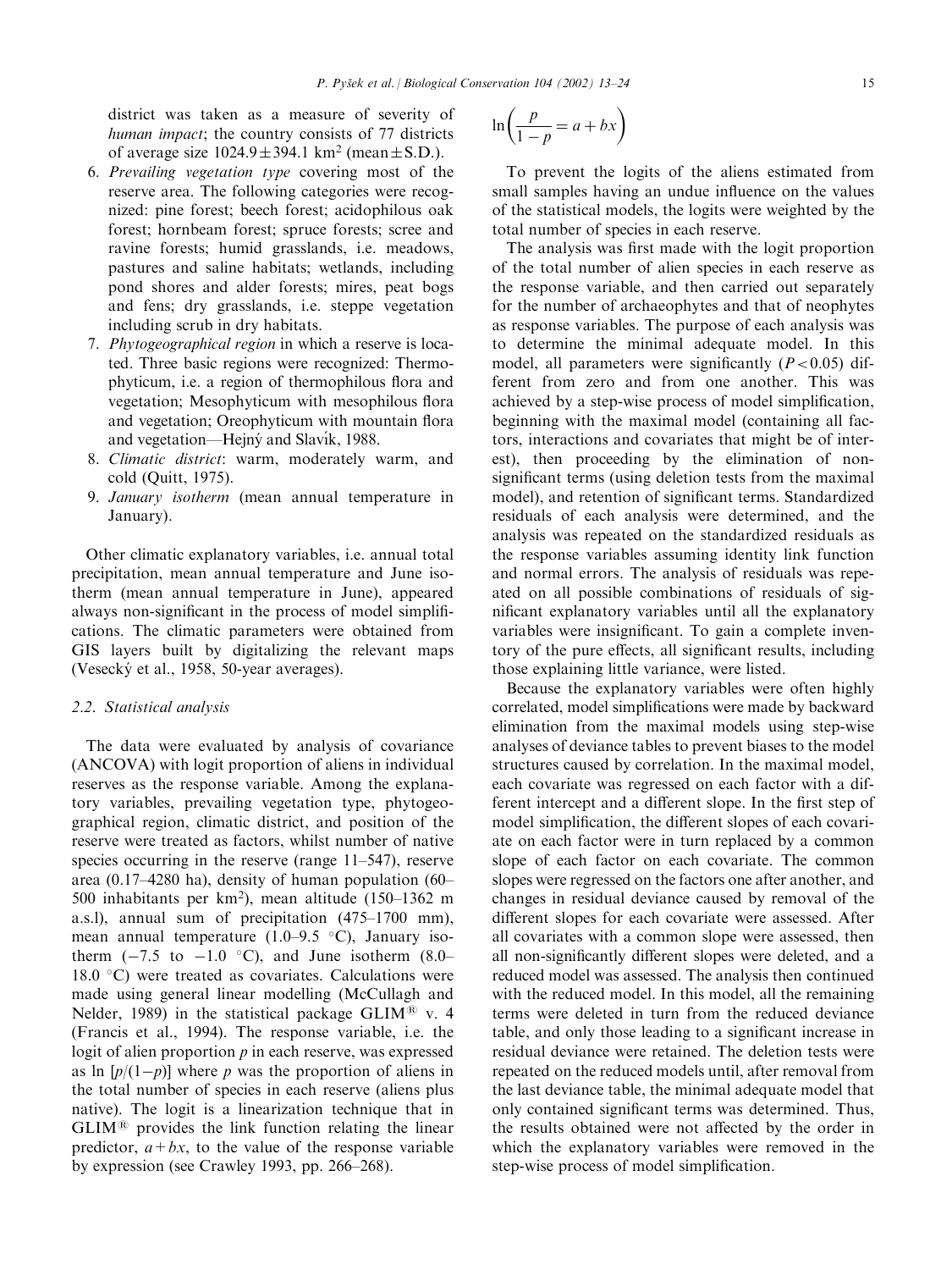The errors in the response variables when expressed as logits were assumed to be binomially distributed. This assumption is appropriate for fitting proportional data (Cox and Snell, 1990) but the adequacy of binomial errors must be checked for overdispersion. Williams' adjustment for unequal binomial denominators was used (Crawley, 1993, pp. 351–353). In this procedure, an iterative estimate for  $\Phi$  in the equation:

$$
\sigma_{jkl}^2 = 1 + (n_{jkl} - 1)\Phi
$$

was determined by equating the value of Pearson's  $\chi^2$ statistic for the model to its appropriate expected value, then using  $1/\sigma_{jkl}^2$  as a weight for the individual binomial observations (see Collet, 1991, for details). Because the minimal adequate models using logits did indicate overdispersion, the analyses were repeated on deviance tables inflated for the overdispersion determined by the Williams procedure.

All covariates were standardized (zero mean, variance one) to achieve comparable influence (in absolute values) of each covariate parameter. Data on numbers of native species in each reserve were transformed (square root), and data on numbers of alien species (that included zeros) were also transformed by the square root and coded by adding 0.5 (e.g. Sokal and Rohlf, 1981, pp. 421–423). The adequacy of fitted models was checked by plotting standardized residuals against fitted values, and by the normal probability plots of the fitted values (Crawley, 1993).

### 3. Results

#### 3.1. Overall proportion of aliens in reserves

Across all sites (reserves), the mean proportion of aliens was  $6.1\%$  (range  $0-25\%$ ), of which archaeophytes contributed 4.1%  $(0-20.8\%)$  and neophytes 2.0%  $(0-$ 11.6%). The correlation between the proportion of neophytes and archaeophytes was  $r=0.62$ . Frequency distributions were right skewed (Fig. 1), 11.6% of all nature reserves being without aliens, 17.2% without archaeophytes, and 24.2% harbouring no neophytes. In terms of species numbers, there were 1840 native species  $(85.1\% \text{ of the total})$ , 153 archaeophytes  $(7.1\%)$ , and 169 neophytes (7.8%) in the reserves studied.

The Czech flora is estimated to contain up to 2300 native species (Holub and Procházka, 2000) of which 80% are present in the nature reserves studied in this paper. Corresponding data for alien plants is estimated at about 1200 species (Pyšek, Mandák and Sádlo, unpubl. data; 27% present) of which about 250 are archaeophytes (Opravil, 1980; 61% present) and remaining are neophytes (18% of which are present in the reserves studied). These data indicate that the fraction of alien plants

invading nature reserves compared to the total number of species present in the country's flora is disproportionally lower for neophytes than archaeophytes.

# 3.2. Effect of altitude, climate and human impact on the representation of aliens

Taken together, the variables used explained 44.0% of variation in the representation of all alien plants, 26.6% in archaeophytes, and 23.8% in neophytes (Table 1).

The proportion of aliens and that of neophytes (Fig. 2A) decreased with increasing altitude (Table 1). Altitude had no effect on the proportion of archaeophytes in the minimal adequate model (Table 1) but appeared significant if the interaction of the number of native species with prevailing vegetation type is filtered out (Fig. 2B).

The decreasing proportion of aliens at higher altitudes was to a large extent due to the colder climate. When the effect of altitude is removed, proportion of aliens was significantly affected by the climatic district, and increased from cold to moderate to warm climates. The proportion of aliens in the moderate climatic district significantly increased with increasing January isotherm (Table 2).

The proportion of neophytes was positively affected by the density of human population in the region once the effect of altitude was filtered out. No significant effect of human population density on the proportion of either archaeophytes or all aliens was found (Table 2).

In order to reveal how the effect of abiotic factors on the proportion of alien species interacted with reserve area, we filtered out the reserve area from the models (Tables 1, 2). By doing this, we found that the effect of altitude on the representation of aliens in a reserve was partly mediated through the reserve area (percent of explained variation decreased from 26.0 to 16.5) but the influence of climate and human density was not markedly affected by it. This is a result of the fact that the reserve area changes with altitude (standardised area=0.000044+0.33 standardised altitude,  $F=36.28$ ; d.f. = 1,300;  $P < 0.001$ ,  $R^2 = 10.8\%$ ).

## 3.3. Effect of native species and reserve area

Simple regression of the number of aliens on the number of native species yielded a positive relationship and explained 70% of variance in the data set (Fig. 3), corresponding values for archaeophytes and neophytes being 66 and 72%, respectively. Likewise, the proportion of aliens significantly increased with increasing number of native species in a reserve (Table 1). However, after filtering out the effect of altitude (which is not only the main determinant of representation of alien species but also affects the number of native species— Pys̆ek et al., 2001), we found an increasing proportion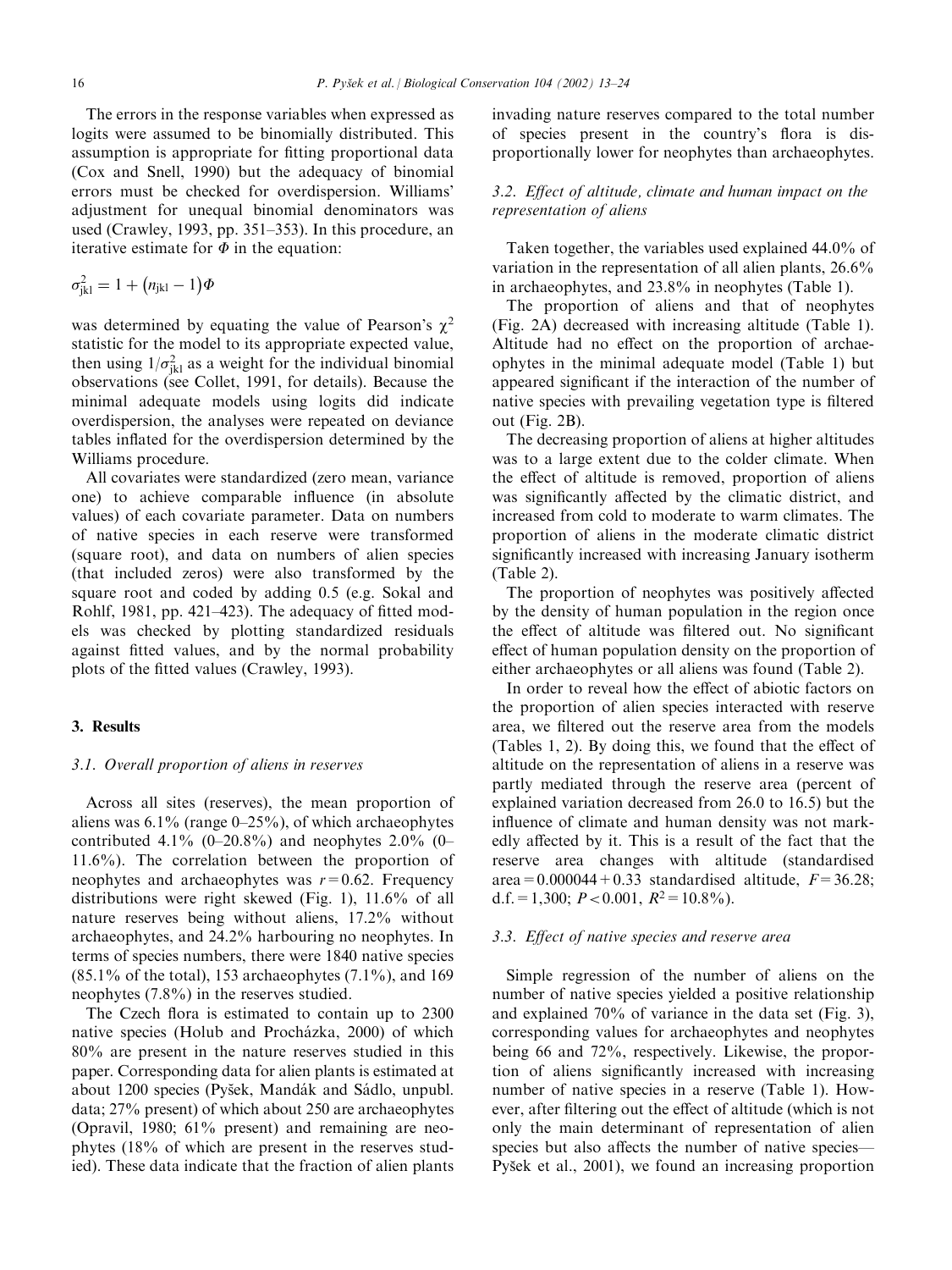of neophytes but a decreasing proportion of all aliens with the number of native species (Table 2).

The proportion of archaeophytes in a reserve was not significantly affected by the number of native species but was affected by the interaction of this variable with prevailing vegetation type. The proportion of archaeophytes increased with the number of native species in the reserves with the vegetation types of beech forest, wetland, mires and dry grasslands, while the opposite was true in humid grasslands (Table 1). For neophytes, no significant interaction between the number of native species and prevailing vegetation type was found.



Fig. 1. Frequency distributions of proportional representation of all (A) aliens, (B) archaeophytes and (C) neophytes shown for all sites, i.e. 302 nature reserves located in the Czech Republic.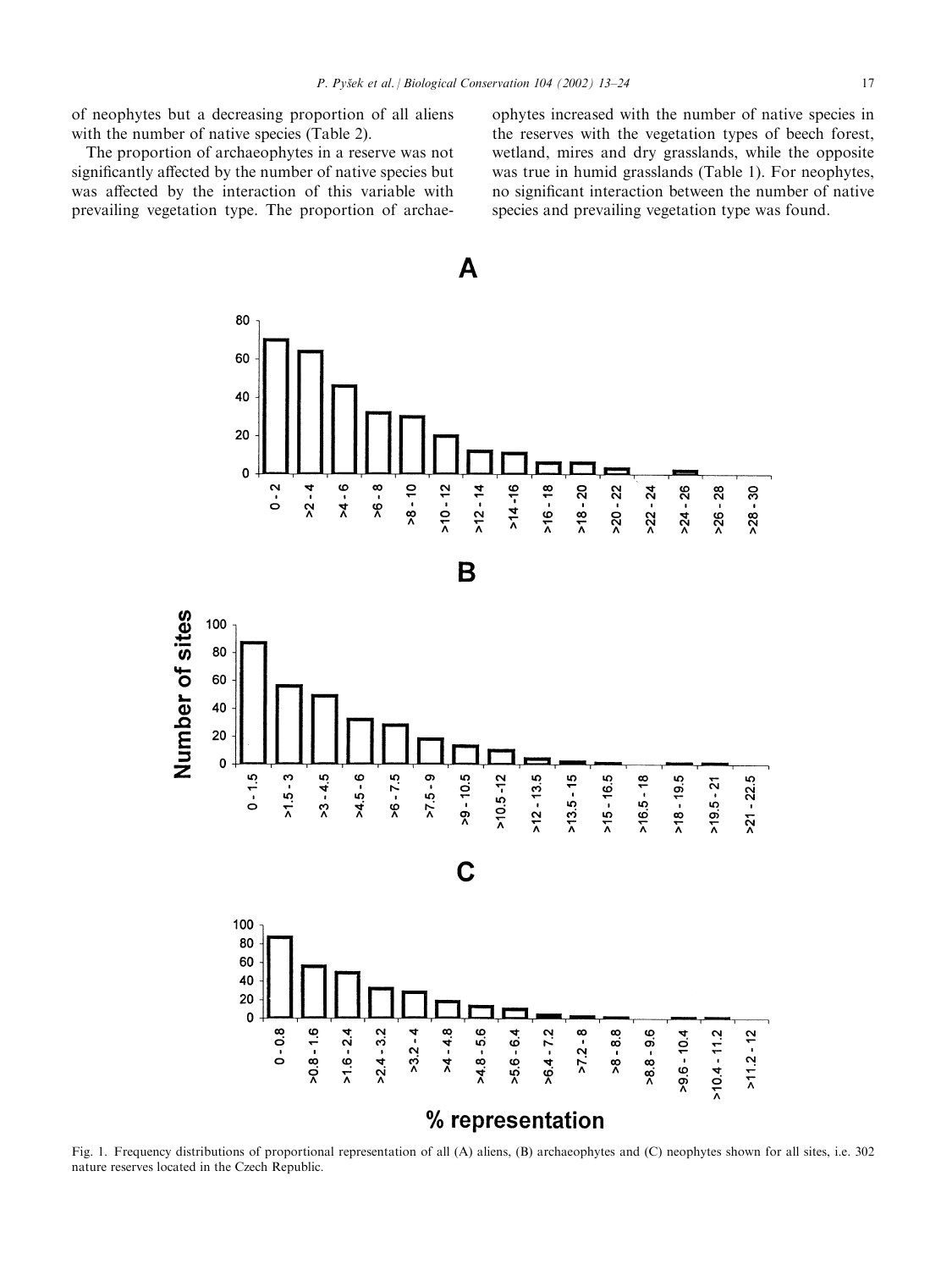This complex effect of the richness of native flora on the pattern of occurrence of aliens depends, to some extent, on the area available to native species. Proportion of aliens alone did not significantly depend on reserve area ( $\chi^2$ =0.05; d.f. = 1; P=0.82), and even the relationship between the number of aliens in a reserve and its area was at the limits of significance  $(F=3.75;$ d.f. = 1,300;  $P = 0.054$ ;  $R^2 = 1.2\%$ ). When the effect of native species was filtered out, the proportion of aliens was positively correlated with area but the relationship was rather weak explaining only 2.3% of variation (Table 3).

To reveal the direct relationship (i.e. not biased by the area) between alien and native species, the effect of reserve area was filtered from the number of native species in analyses indicating a significant relationship between both groups of taxa. After doing this, the relationships remained highly significant (with the one

Table 1

Significant explanatory variables of minimal adequate model of logit-weighted proportions of all aliens, archaeophytes, and neophytes with William's adjustment of binomial errors<sup>a</sup>

| Explanatory variables                                  | Aliens                                 |                             |                | Archaeophytes                                               |                                                    |                       | Neophytes        |             |           |
|--------------------------------------------------------|----------------------------------------|-----------------------------|----------------|-------------------------------------------------------------|----------------------------------------------------|-----------------------|------------------|-------------|-----------|
|                                                        | $Slope \pm S.E.$                       | $\chi^2$                    | $R^2$ (%)      | $Slope \pm S.E.$                                            | $\chi^2$                                           | $R^2$ (%)             | $Slope \pm S.E.$ | $\chi^2$    | $R^2$ (%) |
| Mean altitude                                          | $-0.54 \pm 0.05$<br>$(-0.47 \pm 0.05)$ | $134.80$ ***<br>$(84.0***)$ | 26.0<br>(16.5) |                                                             | NS                                                 |                       | $-0.56 \pm 0.06$ | $93.04$ *** | 23.8      |
| No. native species                                     | $0.26 \pm 0.04$<br>$(0.094 \pm 0.01)$  | 52.78 ***<br>$(54.45$ ***)  | 10.2<br>(10.7) |                                                             | <b>NS</b>                                          |                       |                  | <b>NS</b>   |           |
| <i>No. native species in reserves with prevailing:</i> |                                        |                             |                |                                                             |                                                    |                       |                  |             |           |
| Beech forests                                          |                                        | <b>NS</b>                   |                | $1.20 \pm 0.25$                                             | $29.62$ ***                                        | 7.3                   |                  | <b>NS</b>   |           |
| Humid grasslands                                       |                                        | <b>NS</b>                   |                | $(0.35 \pm 0.07)$<br>$-1.13 \pm 0.27$<br>$(-0.09 \pm 0.09)$ | $(36.29***)$<br>$14.09$ ***<br>$(1.05 \text{ NS})$ | (8.7)<br>3.7<br>$(-)$ |                  | <b>NS</b>   |           |
| Wetlands                                               |                                        | <b>NS</b>                   |                | $0.25 \pm 0.10$<br>$(0.09 \pm 0.03)$                        | $5.87*$<br>$(6.89**)$                              | 1.4<br>(1.7)          |                  | <b>NS</b>   |           |
| Peat bogs                                              |                                        | <b>NS</b>                   |                | $0.42 \pm 0.09$<br>$(0.18 \pm 0.03)$                        | $18.66$ ***<br>$(35.82$ ***)                       | 4.6<br>(8.6)          |                  | <b>NS</b>   |           |
| Dry grasslands                                         |                                        | <b>NS</b>                   |                | $0.33 \pm 0.05$<br>$(0.13 \pm 0.02)$                        | $34.01$ ***<br>$(50.57$ ***)                       | 8.3<br>(12.2)         |                  | <b>NS</b>   |           |

<sup>a</sup> Covariates are indicated by standardized slope $\pm$ one standard error (S.E.). Figures in parentheses are values of explanatory variables after filtering out the reserve area. NS = non-significant; d.f. = 1 for all models. Total explained variance: aliens:  $R^2 = 44.0\%$  (55.4%); archaeophytes:  $R^2 = 26.6\%$  (32.8%) neophytes:  $R^2 = 23.8\%$ .

 $*$   $P < 0.5$ .

\*\*  $P < 0.01$ .

\*\*\*  $P < 0.001$ .

### Table 2

| Significant explanatory variables of minimal adequate model of residuals of the logit proportions of all aliens and neophytes (archaeopytes are not     |  |  |
|---------------------------------------------------------------------------------------------------------------------------------------------------------|--|--|
| presented because altitude was not significant in the minimal adequate model, see Table 1) after filtering out the effect of mean altitude <sup>a</sup> |  |  |

| Explanatory variables                                        | Aliens              |                  |         |           | Neophytes          |             |         |           |
|--------------------------------------------------------------|---------------------|------------------|---------|-----------|--------------------|-------------|---------|-----------|
|                                                              | $Slope \pm S.E.$    | $\boldsymbol{F}$ | d.f.    | $R^2$ (%) | $Slope \pm S.E.$   | F           | d.f.    | $R^2$ (%) |
| Prevailing vegetation type                                   |                     | $4.69***$        | 9,297   | 8.5       |                    | $3.40$ ***  | 9,299   | 8.4       |
|                                                              | $(-)$               | $(4.94***)$      | (9,297) | (9.2)     | $(-)$              | $(3.82***)$ | (9,299) | (9.9)     |
| Climatic district                                            |                     | $45.15***$       | 2,290   | 18.2      |                    | NS          |         |           |
|                                                              | $(-)$               | $(44.10***)$     | (2,290) | (18.2)    |                    |             |         |           |
| January isotherm in the moderately<br>warm climatic district | $0.44 \pm 0.15$     | $9.26$ **        | 1,289   | 1.9       |                    |             |         |           |
|                                                              | $(0.45 \pm 0.15)$   | $(8.81**)$       | (1,289) | (1.8)     |                    |             |         |           |
| Density of human population                                  |                     | NS               |         |           | $0.15 \pm 0.06$    | $7.42**$    | 1.291   | 2.0       |
|                                                              |                     |                  |         |           | $(0.16 \pm 0.06)$  | $(8.34**)$  | (1,291) | (2.4)     |
| No. native species                                           | $-0.27 \pm 0.06$    | $17.41$ ***      | 1.289   | 3.5       | $0.28 \pm 0.06$    | $21.85$ *** | 1,291   | 6.0       |
|                                                              | $(-0.067 \pm 0.02)$ | $(10.55***)$     | (1,289) | (2.2)     | $(0.052 \pm 0.02)$ | $(8.05**)$  | (1,291) | (2.3)     |

 $^a$  Covariates are indicated by standardized slope $\pm$ one standard error (S.E.). Figures in parentheses are values of explanatory variables after filtering out the reserve area. Significance level is indicated. Total explained variance: aliens total:  $R^2 = 41.9\%$  (40.6%); neophytes:  $R^2 = 20\%$  (16.3%).  $NS = non-significant$ .

 $* P < 0.05.$ 

\*\*  $P < 0.01$ .

\*\*\*  $P < 0.001$ .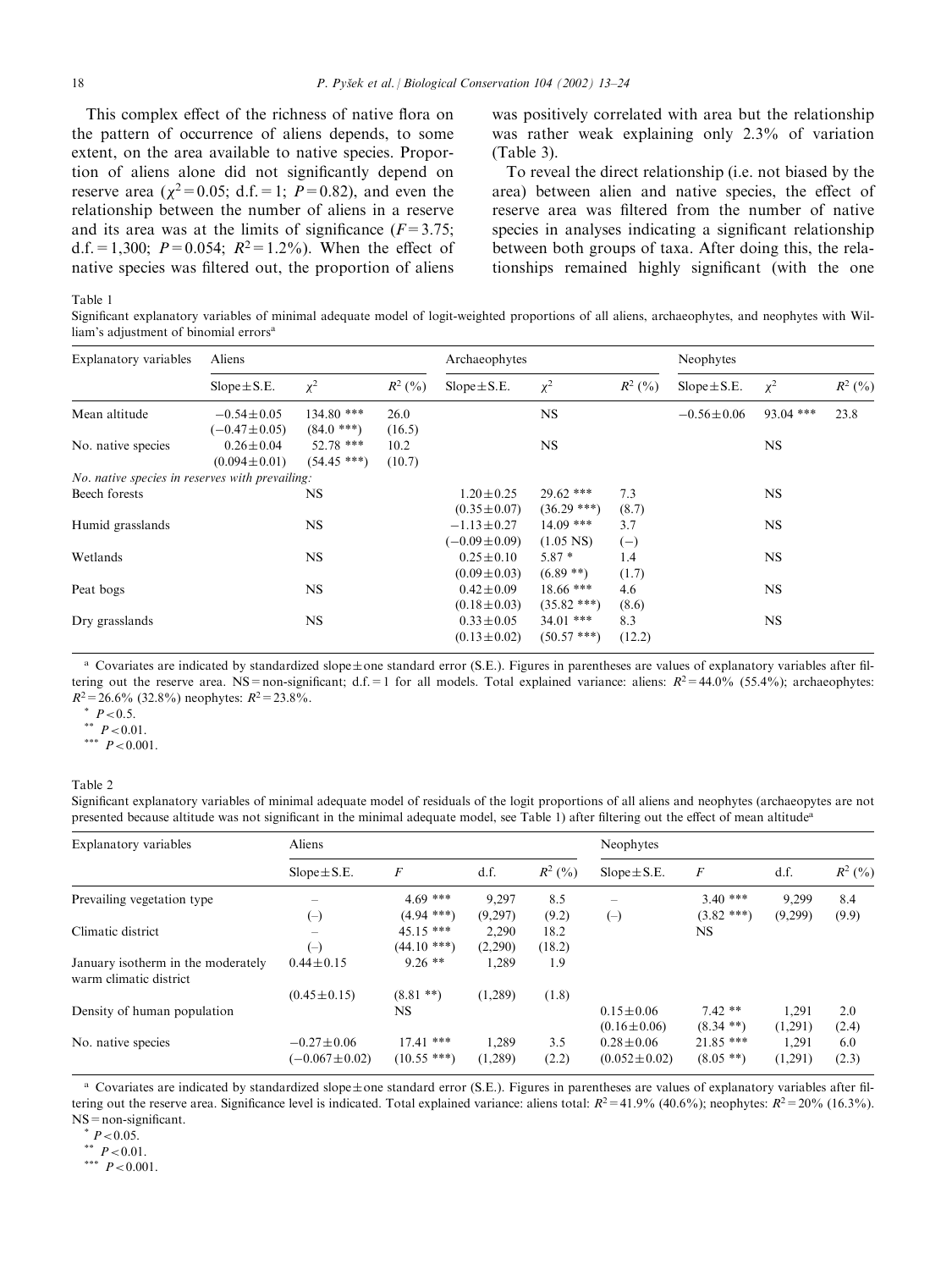exception of archaeophytes in humid grasslands) while the slopes of the regression lines, characterizing the proportion of aliens regressed on the number of native species, were markedly lower; other parameters of the respective models changed only slightly (Tables 1, 2). Hence the reserve area in all but one case strongly affects only the intensity, but not the very existence of the relationships between the proportion of aliens and the number of native species occurring in a reserve. The positive relationships between the number of native species and proportion of aliens in a reserve are thus not mere side effects of species–area relationship of native flora. However, the negative effect of native flora on archaeophytes in humid grasslands is mediated through the area rather than a direct one.

#### 3.4. Effect of the prevailing vegetation type

To reveal the effect of prevailing vegetation type on the proportion of aliens, we removed the two main abiotic determinants, i.e. altitude and climate. In the resulting model, a significant interaction was found between prevailing vegetation type and phytogeographical district:



Fig. 2. The relationship between logit-weighted proportion of (A) neophytes, (B) standardized residuals of archaeophytes after filtering out the interaction between the number of native species and prevailing vegetation types, and the standardized altitude. A: logit weighted proportions of neophytes =  $-3.96 \pm 0.057 - 0.56 \pm 0.065$  standardized altitude ( $\chi^{2}$ =93.04; d.f. = 1;  $P = 5.12^{-22}$ ;  $R^2 = 23.8\%$ ). B: standardized residuals of archaeophytes  $=$  -0.026 ( $\pm$ 0.050)–0.43 ( $\pm$ 0.05) standardised altitude ( $F = 73.59$ ; d.f. = 1,300;  $P = 5.24^{-16}$ ;  $R^2 = 19.7\%$ ).

the vegetation type was indicated as the only significant predictor of alien representation in the districts of mesophilous and mountain flora, explaining 14.2% of residual variation in the former and 55.5% in the latter (Table 4).

The representation of aliens in the districts of mesophilous and mountain flora was markedly lowest in reserves dominated by humid grasslands (Fig. 4). Although the proportion of aliens in humid grasslands did not differ significantly from that in dry grasslands, spruce and acidophilous oak forests in the district of

#### Table 3

Significant explanatory variables of minimal adequate model of residuals of the logit proportions of all aliens after filtering out the effect of the number of native species. Covariates are indicated by standardized slope $\pm$  one standard error (S.E.)<sup>a</sup>

| Explanatory variables                      | All aliens                           |  |            |                                       |       |  |  |
|--------------------------------------------|--------------------------------------|--|------------|---------------------------------------|-------|--|--|
|                                            | Slope $\pm$ S.E. F d.f.              |  |            |                                       | $R^2$ |  |  |
| Prevailing vegetation type<br>Reserve area | $\qquad \qquad -$<br>$0.21 \pm 0.07$ |  | 9.34 1.291 | 7.06 9.299 $\lt$ 0.0001 15.7<br>0.002 | 2.3   |  |  |

<sup>a</sup> Total explained variance  $R^2 = 25.0\%$ .

Table 4

Significant explanatory variables of minimal adequate model of residuals of the logit proportions of all aliens after filtering out the effect of mean altitude, climatic district, and the interaction of the latter with January isotherm

| Explanatory variables                                 | All aliens |        |           |       |  |  |  |
|-------------------------------------------------------|------------|--------|-----------|-------|--|--|--|
|                                                       | F          | d.f.   | P         | $R^2$ |  |  |  |
| Phytogeographical<br>districtxvegetation type         | 2.05       | 14.276 | 0.01      |       |  |  |  |
| Vegetation type in the<br>district of temperate flora | 2.74       | 9.149  | 0.0005    | 14.2  |  |  |  |
| Vegetation type in the<br>district of mountain flora  | 12.07      | 6.58   | ~< 0.0001 | 55.5  |  |  |  |



Fig. 3. The relationships between the number of aliens and number of native species:  $\sqrt{\frac{\text{number of aliens } +0.5}{-1.91 \pm 0.22 + 0.42 \pm 0.02}}$  $p = 3.64^{-74}$ ; number of native species ( $F = 608.6$ ; d.f. = 1,300;  $P = 3.64^{-74}$ ;  $R^2 = 70\%$ ).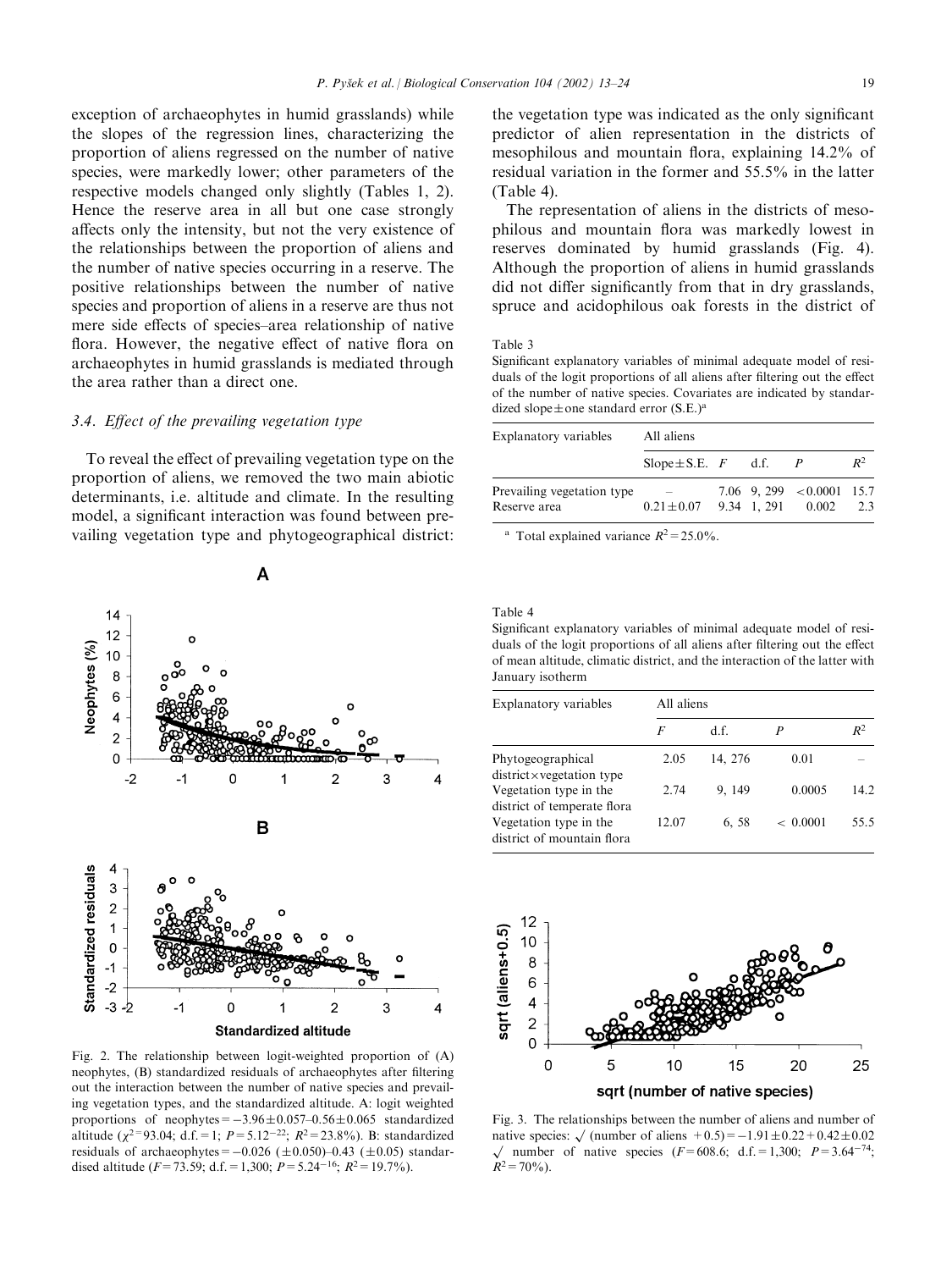

Fig. 4. Standardized residuals of the proportion of aliens in particular prevailing vegetation types in the phyteogeographical district of mesophilous (A) and mountain flora (B) after filtering out the effect of altitude, climatic district and the interaction of the latter with January isotherm (with standard error bars). The residuals reflect the degree to which particular vegetation types differ in the presence of aliens after filtering out the effects given above. Horizontal lines show groups not significantly different by using least significant differences (LSD). Figures above/below columns are sample sizes.

mesophilous flora, the non-significant results in the case of the latter two vegetation types are obviously caused by a low number of samples (Fig. 4A). In other vegetation types, the proportion of aliens was significantly higher than in humid grasslands. In the mountain flora district (Fig. 4B), humid grasslands harboured the lowest proportion of aliens and this difference was significantly different from all other prevailing vegetation types where the number of samples (i.e. the number of reserves in the given category) allowed the test to be performed.

## 3.5. Effect of position within the reserve network

The reserves located outside protected landscape areas and national parks had on average 2.51% neophytes  $(S.E. = 2.35-2.68\%)$ , while reserves located inside had  $1.86\%$  (S.E. = 1.67–2.10%), with the difference being highly significant ( $\chi^2 = 8.42$ ; d.f. = 1; P = 0.0037). This result was independent of all other explanatory variables considered.

### 4. Discussion

# 4.1. Nature of the data and the effect of environmental factors

Studies focusing on global patterns (Usher, 1988; Lonsdale, 1999) have yielded useful generalizations but are necessarily limited in (1) the level of detail desired, and (2) character of the data which must necessarily be taken from various sources that often differ in attitude, classification of plant immigration status, and taxonomical approach. This paper concentrates on a single temperate biome and, by using a large set of nature reserves that covers a wide range of habitat conditions and vegetation present in the area, it allows a detailed analysis of factors determining the extent of invasion on a regional scale. Working with species lists and using consistent classification ensures that the data obtained for particular reserves are directly comparable. In previously published analyses, the effects of explanatory variables were often hidden by their covariance structure.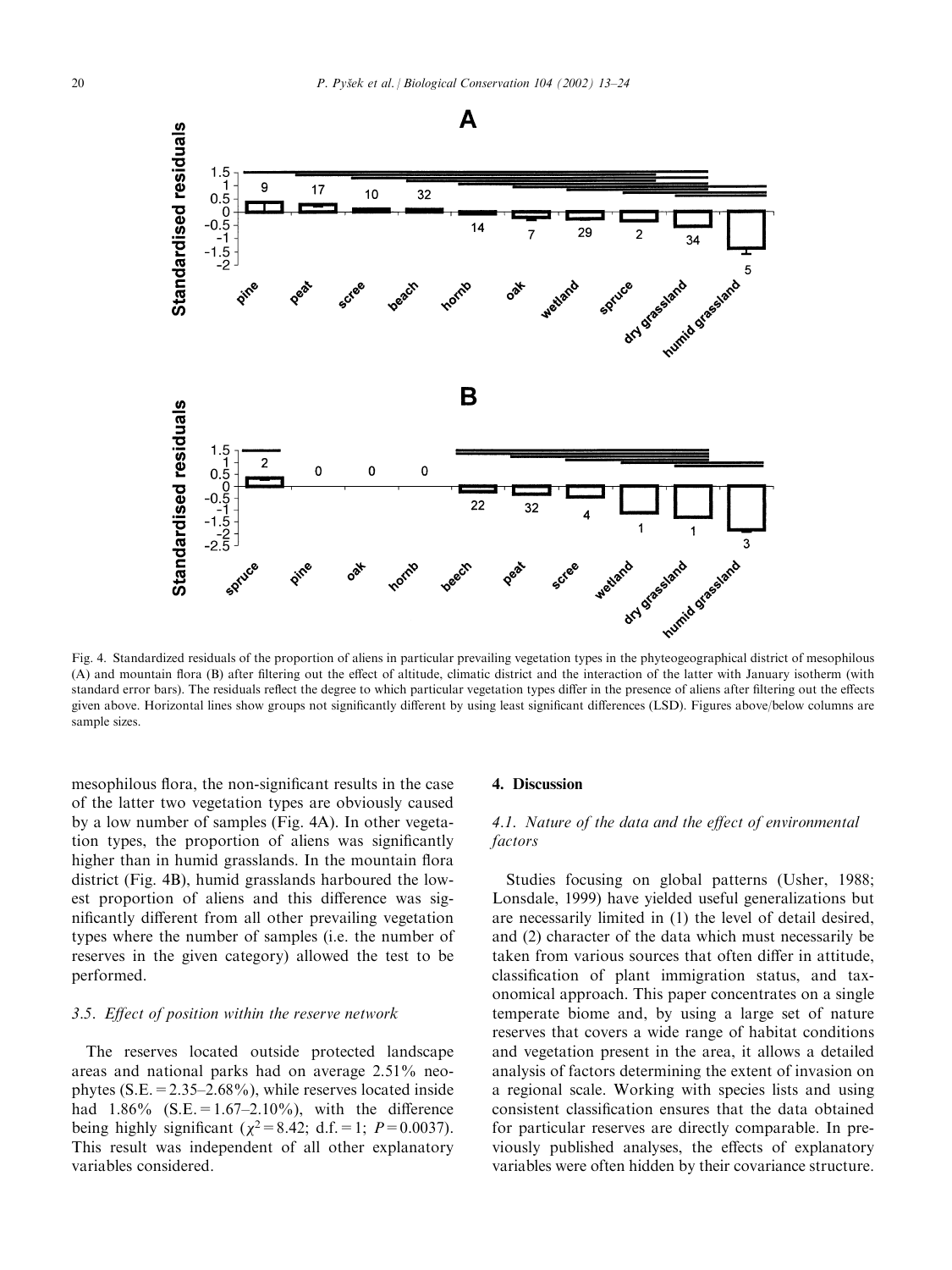The statistical approach used in this paper allows us to evaluate the effects of particular factors, independent of other variables. The analysis thus gives a sound basis for unbiased discussion of regional patterns of plant invasions.

The set of reserves studied may be considered as a highly representative sample of natural vegetation of the study area. Hence the pattern found in the present study has general validity in terms of central European vegetation.

Studies on factors determining the extent of invasion at a landscape scale are rather rare, and various factors have been demonstrated to play a role. Timmins and Williams (1991) surveyed 234 New Zealand reserves and found the proximity of towns, distance from roads/railway lines, human use, reserve shape and habitat diversity to be the most important characteristics determining the degree of invasion. Positive effects of warmer climates on representation of alien species in the temperate zone has been repeatedly described (Kowarik, 1990; Dukes and Mooney, 1999) as well as the decrease of invasive plants with increasing altitude (Mihulka, 1998). The dominant effect of altitude found in our study is therefore not surprising, and reflects not only biological effects (many aliens coming from warmer regions are unable to complete their life cycle) but probably also a lower rate of diaspore release due to greater distance from concentrated seed sources. In temperate zones, the relationship between the extent of invasion and climate may become crucial in the future as a result of climate warming (Beerling, 1994; Dukes and Mooney, 1999) which will probably increase the invasibility of nature reserves located at higher altitudes.

The present study also seems to support the previously recognized relationship between the extent of invasion and number of human visitors (Macdonald et al., 1988; Usher, 1988; Lonsdale, 1999). Although data on the number of visitors are not available for the reserves studied, density of human population in a region taken as a measure of human impact had a significant effect on the invasion by neophytes, a group most closely related to recent human activities and potentially more dangerous to nature reserves than are archaeophytes.

# 4.2. Extent of invasion in particular vegetation types

Nature reserves studied in the present paper are invaded to various degrees, depending on the prevailing vegetation type. Humid, and dry grasslands to some extent also seem to be less invaded than other vegetation types, and this conclusion holds for districts of both mesophilous and mountain flora. If abiotic factors such as altitude and climate are removed, proportional representation of aliens results mainly from their interspecific interactions with native species. It can be theorised that such interactions are intensive in communities dominated by grasses (Pivello et al., 1999). Other studies have also documented low invasibility of grasslands (Hobbs and Atkins, 1988; Huenneke et al., 1990; Burke and Grime, 1996), including savanna (Lonsdale, 1999).

## 4.3. Relationship between native and alien species: disturbance and competition

As pointed out by Lonsdale (1999), native richness describes much of the variation in exotic richness because it reflects not only the area of the site but also its habitat diversity. Both negative relationships (Elton, 1958; Fox and Fox, 1986; Case and Bolger, 1991; Brown, 1995; Tilman, 1997, 1999; Knops et al., 1999) and positive relationships (Lonsdale 1999, see also May 1973; Case, 1996) between the richness of native flora and invasion have been reported. Lonsdale (1999) suggested that the positive relationship between alien and native species richness might simply be that richer plant communities are evidence of greater habitat diversity: both native and alien species respond to the greater habitat diversity in a similar positive way (see also Levine and D'Antonio, 1999) and there is no causal relationship between both groups measured at community scale. Exotic and native diversities are then supposed to be positively correlated without a casual link.

Nevertheless, our results here demonstrate a positive effect of the number of native species on the proportion of neophytes although the amount of variation explained is always small. The statistical procedure used ensures that this relationship cannot be considered as merely a side product of the relationship between reserve area and native species richness because it remained highly significant when the effect of area was removed. However, our results indicate that the relationship between native and alien richness is a more complex one (Levine and D'Antonio, 1999; Stohlgren et al., 1999).

To obtain closer insight into the complex nature of the relationship between native and alien species, we need to separate groups of aliens according to their immigration status. The negative, i.e. presumably competitive relationship to the native flora, was found for all aliens and obviously reflects the dominating influence of so-called archaeophytes (introduced as long ago as in the Neolithic period), while the opposite was true for socalled neophytes (newcomers to the flora introduced in the last 500 years). The positive relationship between the proportion of neophytes and native species richness can be explained by neophytes invading mostly in disturbed, heterogeneous environments where the role of direct competition with native flora can be lower and the presence of a disturbed site might be crucial for their establishment and naturalization. This conclusion is further supported by the positive effect of human pressure (expressed as human population density) on the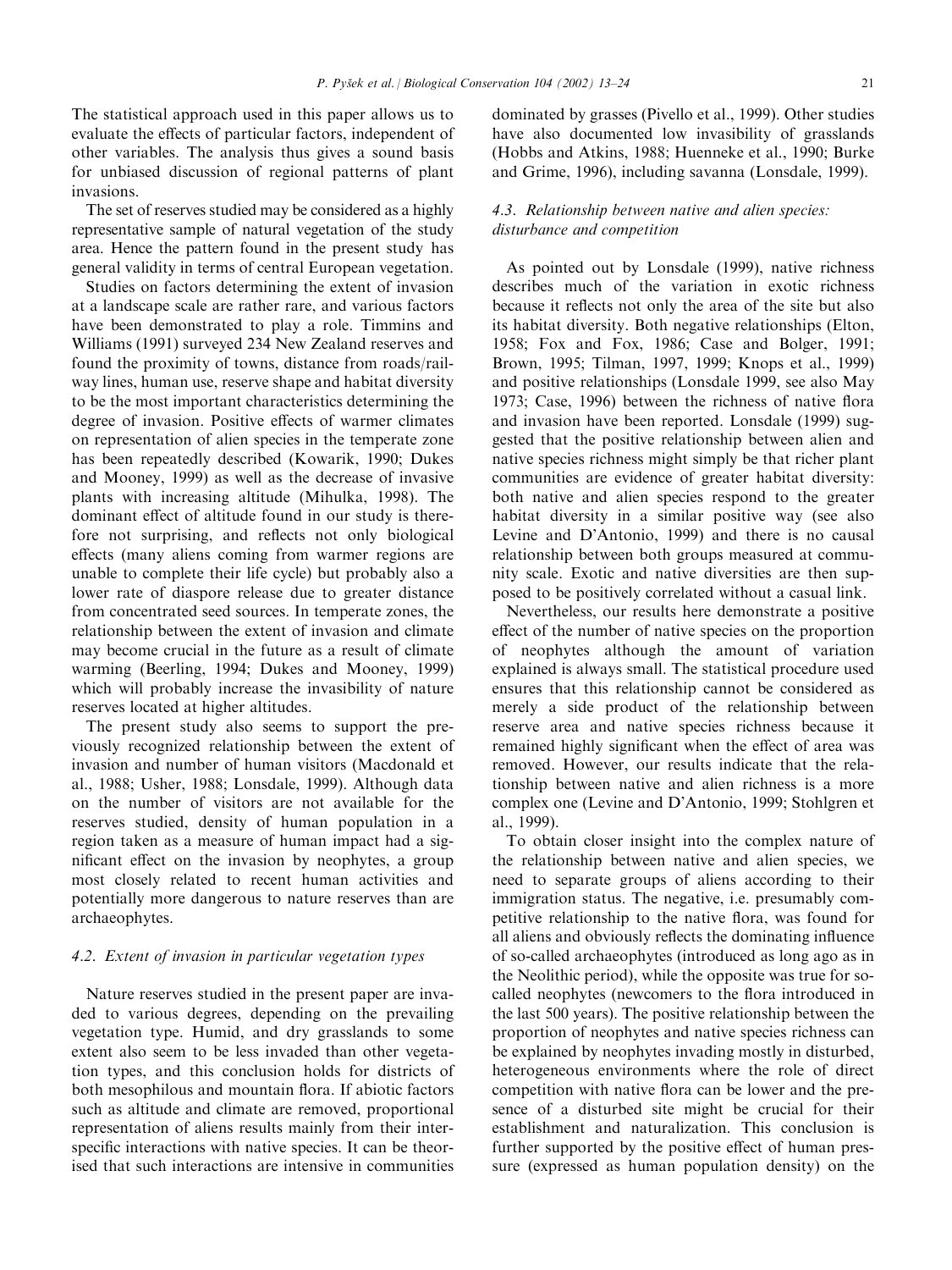representation of neophytes found in the present paper (Kowarik, 1990; Wittig, 1991; Pyšek, 1998).

These differences in the pattern of occurrence of groups with various immigration status indicate the importance of precise classification of species immigration status, whenever attempts at generalizations are to be made. Conclusions that Lonsdale (1999) made on the global scale are supported by our results for the neophytes, a group which better fits the definition of ''an alien'' in Anglo-Saxon and especially American literature, because there is often a tendency to consider only recent newcomers as aliens (Webb, 1985; Pyšek, 1995; Richardson et al., 2000b).

# 4.4. Implication for nature conservation: SSISL instead of SLOSS?

One of the most frequently debated theories in conservation biology has been whether several small reserves will contain more species than would a single reserve of equal total area (SLOSS). Arguments have been accumulated for support of both views. Large reserves are able to harbour larger populations and contain greater habitat diversity but well-designed and managed small scale reserves can effectively protect more populations of rare species than a single large area (Simberloff, 1986; Primack, 2000). However, the debate seems not to have universal solution because it is taxonomically biased: large reserves are more suitable for protection of large animals, while small areas seem to be more convenient in the case of invertebrates and plants (Schulz and Chang, 1998).

In nature conservation, the goal is usually to maximize species number per area. Rebelo and Siegfried (1992) point out that only when target species, i.e. those that should be protected, have been identified can the size of the constituent reserves be determined. However, in theoretical studies on design principles, total species number in a reserve is usually considered and it is rarely taken into account that alien species are an undesirable contribution to this figure. A large fraction of aliens are potentially invasive (Williamson, 1996) and successful invasion can have fatal consequences for diversity of invaded communities (Pyšek and Pyšek, 1995).

The question of whether or not small-scale nature reserves are more vulnerable to invasions than large ones has been repeatedly raised (Usher, 1988) but not rigorously answered. The results of our analysis do not support the hypothesis that small reserves are more invaded than large ones. A previous study (Pyšek et al., 2001) showed that the number of native species increased with reserve area and the relationship explained 18% of variation in the data. In the present study, there was a weak significant relationship between the occurrence of aliens and reserve area only when the effect of native species was removed. Moreover, removing the effect of native richness is irrelevant from the pratical point of view of nature conservation because the decision about how large a reserve should be cannot disregard the native species it will harbour. It can therefore be concluded that from the viewpoint of reserve invasibility, the size of area does not play an important role in temperate nature reserves.

This paper demonstrates, in terms of the danger of invasion, an advantage to reserves surrounded by protected landscape over those not located inside national parks or protected landscape areas, because the former have significantly fewer neophytes. In central Europe, distinguishing the two groups of aliens according to immigration status is justified and has a long tradition (Holub and Jirásek, 1967; Pyšek, 1995; Richardson et al., 2000b). Of these two, only neophytes are dangerous as potential invaders to nature reserves. All major invasive species in the Czech flora are neophytes (Pyšek et al., 1995; Pyšek and Prach, 2001).

The results of the present study can therefore contribute to practical issues associated with reserve establishment and design. It can be concluded that while the 'natural' factors such as climate and composition of native flora are beyond control in the process of establishment of nature reserves, and reserve area is not important in terms of reserve invasibility, positioning the reserve within large protected sections of landscape significantly decreases probability of it being invaded by alien species. It appears that such landscapes, subjected to a special conservation regime, act as effective barriers to invasive species. For an alien species, it is easier to invade reserves located in a countryside with diverse land uses, which is more heavily affected by various human activities creating opportunities for their dispersal. We suggest a new model called Several Small Inside Single Large (SSISL) which seems to be an appropriate solution to maximize the species richness of nature reserves with regard to plant invasions.

## Acknowledgements

We thank Dave Richardson and Marcel Rejmanek, Brian Davis, and two anonymous referees for helpful comments on the manuscript. Our thanks are due to Ludmila Kirschnerová for support, and to John Brock for improving our English. We thank Ivan Ostry´, Jan Wild and Danuše Vasilová for technical assistance. P.P. was supported by the grant No. 206/99/1239 from the Grant Agency of the Czech Republic and by grant no. AVOZ6005908 from Academy of Sciences of the Czech Republic, T.K. was supported by grant of the Grant Agency of the Czech Republic 206/99/P018. V.J. was supported by grant No. J13/98113100004 from the Ministry of Education of the Czech Republic (MSMT). The work was supported by the Agency for Nature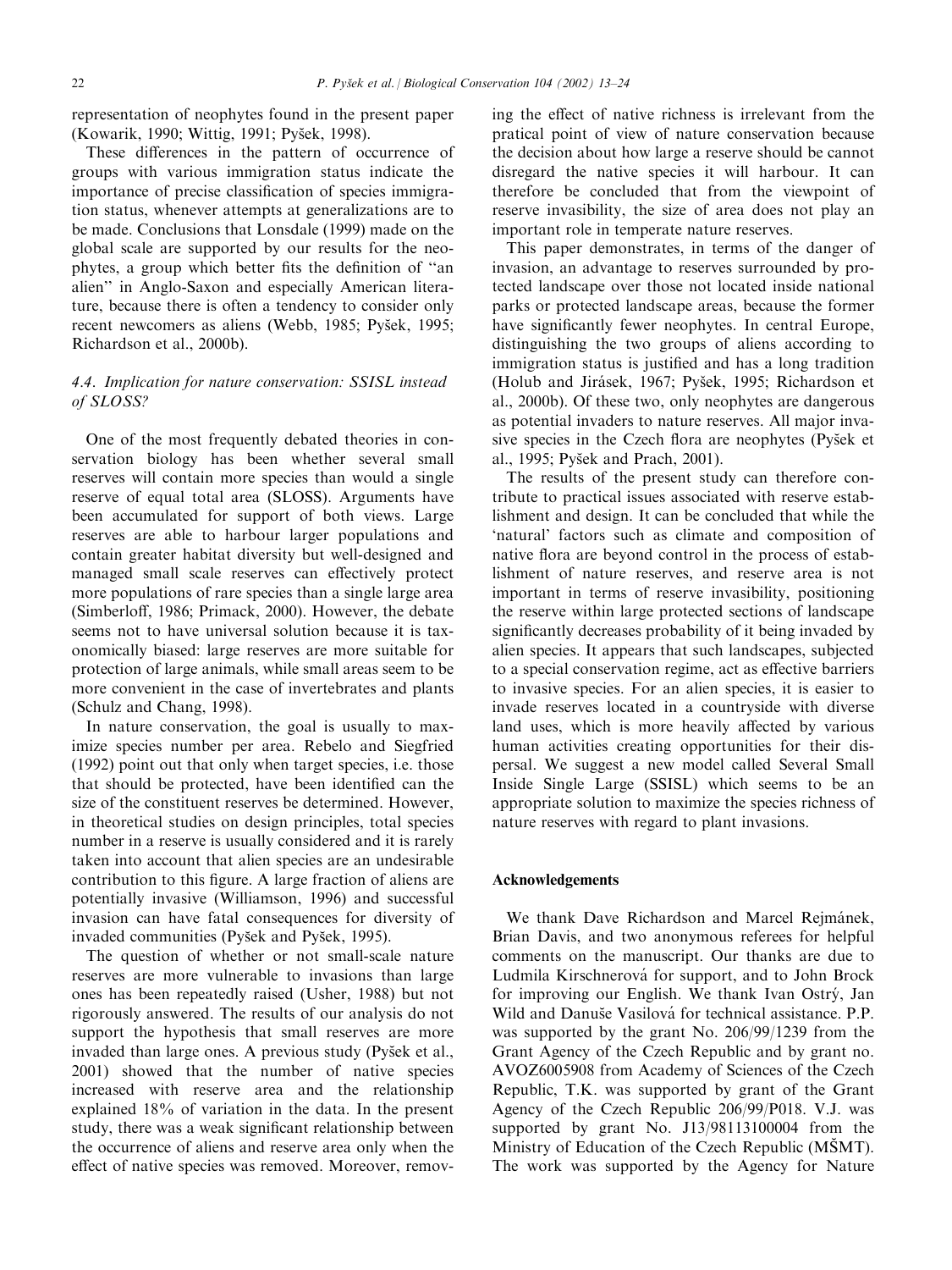Conservation and Landscape Protection of the Czech Republic, project No. M44 under the programme 610/2 ''Environmental management'' of the Ministry of Environment (MŽP).

#### References

- Beerling, D., 1994. Predicting the response of the introduced species Fallopia japonica and Impatiens glandulifera to global climatic change. In: de Waal, L.C., Child, L.E., Wade, P.M., Brock, J.H. (Eds.), Ecology and Management of Invasive Riverside Plants. J. Wiley, pp. 135–139.
- Berger, J.J., 1993. Ecological restoration and nonindigenous plant species: a review. Restoration Ecology 1, 74–82.
- Brockie, R.E., Loope, L.L., Usher, M.B., Hamann, O., 1988. Biological invasions of island nature reserves. Biological Conservation 44, 9–36. Brown, J.H., 1995. Macroecology. University of Chicago Press.
- Burke, M.J.W., Grime, J.P., 1996. An experimental study of plant community invasibility. Ecology 77, 776–790.
- Case, T.J., 1996. Global patterns in the establishment of exotic birds. Biological Conservation 78, 69–96.
- Case, T.J., Bolger, D.T., 1991. The role of introduced species in shaping the abundance and distribution of island reptiles. Evolutionary Ecology 5, 272–290.
- Cole, D.N., Landres, P.B., 1996. Threats to wilderness ecosystems: impacts and research needs. Ecological Applications 6, 168–184.
- Collet, D., 1991. Modelling Binary Data. Chapman and Hall, London.
- Cox, D.R., Snell, E.J., 1990. Analysis of Binary Data. Chapman and Hall, London.
- Crawley, M.J., 1993. GLIM for Ecologists. Blackwell Sci. Publ, London.
- Davis, M.A., Grime, P.J., Thompson, K., 2000. Fluctuating resources in plant communities: a general theory of invasibility. Journal of Ecology 88, 528–534.
- Drake, J.A., Mooney, H.A., di Castri, F., Groves, R.H., Kruger, F.J., Rejma´nek, M., Williamson, M. (Eds.), 1989. Biological Invasions: a Global Perspective. John Wiley, Chichester.
- Duffey, E., Usher, M.B., 1988. Biological invasions of nature reserves. Biological Conservation 44, 1–135.
- Dukes, J.S., Mooney, H.A., 1999. Does global change increase the success of biological invaders? Trends in Ecology and Evolution 14, 135–139.
- Elton, C.S., 1958. The Ecology of Invasions by Animals and Plants. Methuen, London.
- Fox, M.D., Fox, B.J., 1986. The susceptibility of natural communities to invasion. In: Groves, R.H., Burdon, J.J. (Eds.), Ecology of Biological Invasions. Cambridge University Press, Cambridge, pp. 57–66.
- Francis, B., Green, M., Payne, C., 1994. The GLIM System. Release 4 manual. Clarendon Press, Oxford.
- Gordon, D.R., 1998. Effects of invasive, non-indigenous plant species on ecosystem processes: lessons from Florida. Ecological Applications 8, 975–989.
- Groves, R.H., Burdon, J.J., 1986. Ecology of Biological Invasions: An Australian Perspective. Australian Academy of Sciences, Canberra.
- Hejný, S., Slavík, B. (Eds.), 1988. Flora of the Czech Republic, Vol. 1. Academia, Praha. (In Czech).
- Hobbs, R.J., Atkins, L., 1988. Effect of disturbance and nutrient addition on native and introduced annuals in plant communities in the Western Australia wheatbelt. Australian Journal of Ecology 13, 171–179.
- Holdgate, M.W., 1986. Summary and conclusions: characteristics and consequences of biological invasions. Philosophical Transactions of the Royal Society of London B314, 733–742.
- Holt, R.A., 1992. Control of alien plants on nature conservancy preserves. In: Stone, C.P., Smith, C.W., Tunison, J.T. (Eds.), Alien

Plants Invasions in Native Ecosystems of Hawaii: Management and Research. University Hawaii Press, Honolulu, pp. 525–535.

- Holub, J., Jirásek, V., 1967. Zur Vereinheitlichung der Terminologie in der Phytogeographie. Folia Geobotanica & Phytotaxonomica 2, 69– 113.
- Holub, J., Procházka, F., 2000. Red List of vascular plants of the Czech Republic—2000. Preslia 72, 187–230.
- Huenneke, L.F., Hamburg, S.P., Koide, R., Mooney, H.A., Vitousek, P.M., 1990. Effects of soil resources on plant invasion and community structure in Californian serpentine grassland. Ecology 71, 478–491.
- Knops, J.M.H., Tilman, D., Haddad, N.M., Naeem, S., Mitchell, C.E., Haarstad, J., Ritchie, M.E., Howe, K.M., Reich, P.B., Siemann, E., Groth, J., 1999. Effects of plant species richness on invasion dynamics, disease outbreaks, insect abundances and diversity. Ecology Letters 2, 286–293.
- Kornberg, H., Williamson, M.H., 1987. Quantitative aspects of the ecology of biological invasions. Philosophical Transactions of the Royal Society of London B314.
- Kos, J., Maršálková, M., 1997. Protected Areas of the Czech Republic. Agency for Nature Conservation and Landscape Protection of the Czech Republic, Prague. (In Czech).
- Kowarik, I., 1990. Some responses of flora and vegetation to urbanization in Central Europe. In: Sukopp, H., Hejný, S., Kowarik, I. (Eds.), Urban Ecology. SPB, The Hague, pp. 45–74.
- Kowarik, I., 1995. On the role of alien species in urban flora and vegetation. In: Pyšek, P., Prach, K., Rejmánek, M., Wade, M. (Eds.), Plant Invasions: General Aspects and Special Problems. SPB, Amsterdam, pp. 85–103.
- Levine, J.M., D'Antonio, C.M., 1999. Elton revisited: a review of evidence linking diversity and invasibility. Oikos 87, 15–26.
- Lonsdale, W.M., 1999. Global patterns of plant invasions and the concept of invasibility. Ecology 80, 1522–1536.
- Loope, L.L., 1992. An overview of problems with introduced plant species in national parks and biospherical reserves. In: Stone, C.P., Smith, C.W., Tunison, J.T. (Eds.), Alien Plants Invasions in Native Ecosystems of Hawaii: Management and Research. University Hawaii Press, Honolulu, pp. 3–28.
- Macdonald, I.A.W., Kruger, F.J., Ferrar, A.A., 1986. The Ecology and Management of Biological Invasions in Southern Africa. Oxford University Press, Cape Town.
- Macdonald, I.A.W., Graber, D.M., DeBenedetti, S., Groves, R.H., Fuentes, E.R., 1988. Introduced species in nature reserves in Mediterranean type climatic regions of the World. Biological Conservation 44, 37–66.
- Macdonald, I.A.W., Loope, L.L., Usher, M.B., Hamann, O., 1989. Wildlife conservation and the invasion of nature reserves by introduced species: a global perspective. In: Drake, J.A.et al. (Ed.), Biological Invasions: A Global Perspective. John Wiley, Chichester, UK, pp. 215–255.
- Maršálková-Němejcová, M., Mihálik, Š. (Eds.), 1977. National Parks, Nature Reserves and Other Nature Protected Areas in Czechoslovakia. Academia, Praha. (In Czech).
- May, R.M., 1973. Stability and Complexity in Model Ecosystems. Princeton University Press, Princeton.
- McCullagh, P., Nelder, J.A., 1989. Generalized Linear Models. Chapman and Hall, London.
- Mihulka, S., 1998. The effect of altitude on the pattern of plant invasions: a field test. In: Starfinger, U., Edwards, K., Kowarik, I., Williamson, M. (Eds.), Plant Invasions: Ecological Mechanisms and Human Responses. Backhuys, Leiden, pp. 313–320.
- Mooney, H.A., Drake, J.A. (Eds.), 1986. Ecology of Biological Invasions of North America and Hawaii. Springer Verlag, New York.
- Opravil, E. 1980. The history of synanthropic vegetation, 1–6. Zira, Praha, 28:4–5, 53–55, 88–90, 130–131, 167–168, 206–207 (in Czech).
- Pivello, V.R., Shida, C.N., Meirelles, S.T., 1999. Alien grasses in Brazilian savannas: a threat to the biodiversity. Biodiversity and Conservation 8, 1281–1294.